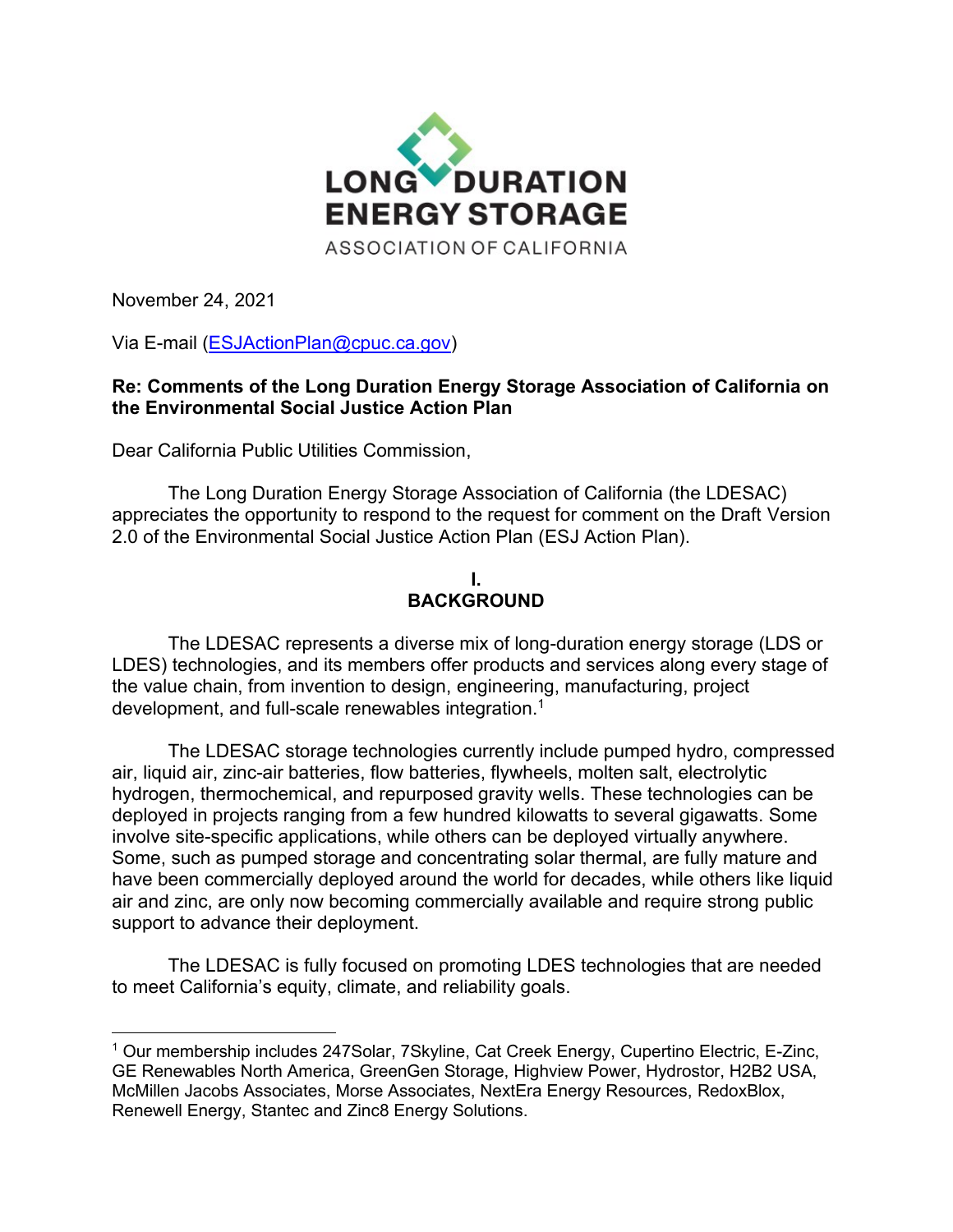## **II. THE LDESAC SUPPORTS THE ESJ ACTION PLAN**

The LDESAC supports the work by the Commission to make environmental justice a priority and appreciates the opportunity to provide comments on the ESJ Action Plan.

To begin with, the LDESAC supports the statement that the Commission "is tasked with serving all Californians, and to do so effectively, it must acknowledge that some populations in California face higher barriers to access clean, safe, and affordable utility services."<sup>2</sup> In addition, the LDESAC supports the Appendix A Action Plan which outlines roles and responsibilities. The LDESAC also supports the inclusion of a Tribal Consultation policy which should be promoted with all developers.

The LDESAC also thinks that "Goal 1: Consistently integrate equity and access considerations throughout CPUC regulatory activities" is an important priority.<sup>3</sup> The LDESAC supports meaningful stakeholder engagement and appreciates the inclusion of environmental justice in the scope of all Commission proceedings.

However, the LDESAC would like to see modeling become more equitable. For one, the Commission could incorporate the new modeling tools and equity policies the California Air Resources Board (CARB) is using for the 2022 Public Scoping process.

The Commission should also incorporate the recommendations from the Greenlining report, "Fighting Redlining & Climate Change with Transformative Climate Communities. As noted in that report:

Transformative Climate Communities (TCC) is a community capacitybuilding model for fighting climate change, building economic prosperity and redressing the historic systemic disinvestment of low-income neighborhoods. The TCC model empowers the communities most impacted by poverty and pollution to choose their own goals, strategies and projects to reduce greenhouse gas emissions and deliver multiple tangible benefits.<sup>4</sup>

The LDESAC looks forward to working with the CPUC, TCCs and more to advance LDES and LDES can assist in the retirement of fossil fuel generation which are disproportionately located in ESJ communities. Currently, the LDESAC is working to advance LDES projects in ESJ communities.

<sup>2</sup> ESJ Action Plan, at p. 7.

<sup>3</sup> ESJ Action Plan, at p. 20.

<sup>4</sup> [https://greenlining.org/wp-content/uploads/2021/10/Fighting-Climate-Change-and-Redlining](https://greenlining.org/wp-content/uploads/2021/10/Fighting-Climate-Change-and-Redlining-with-Transformative-Climate-Communities-Final-Report.pdf)[with-Transformative-Climate-Communities-Final-Report.pdf](https://greenlining.org/wp-content/uploads/2021/10/Fighting-Climate-Change-and-Redlining-with-Transformative-Climate-Communities-Final-Report.pdf)